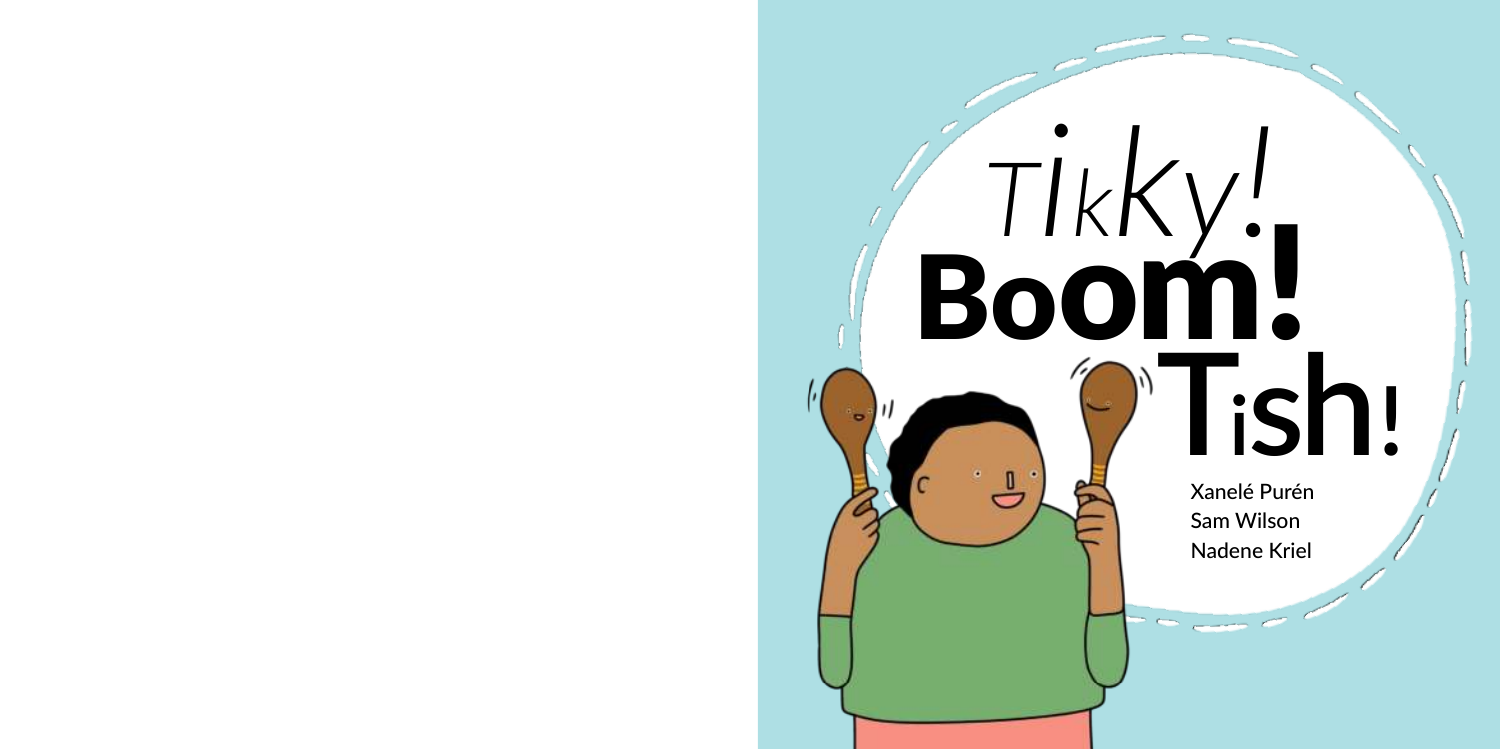

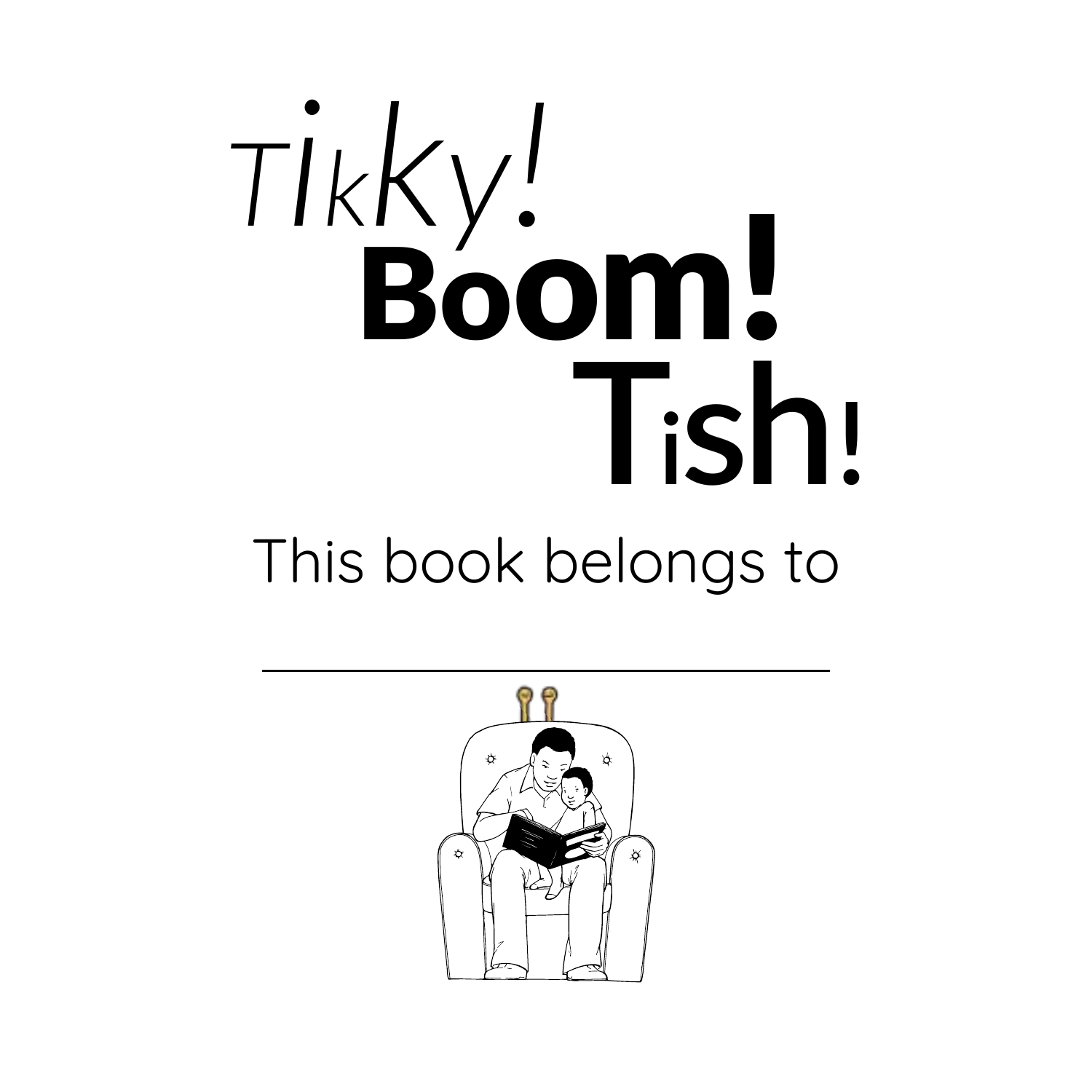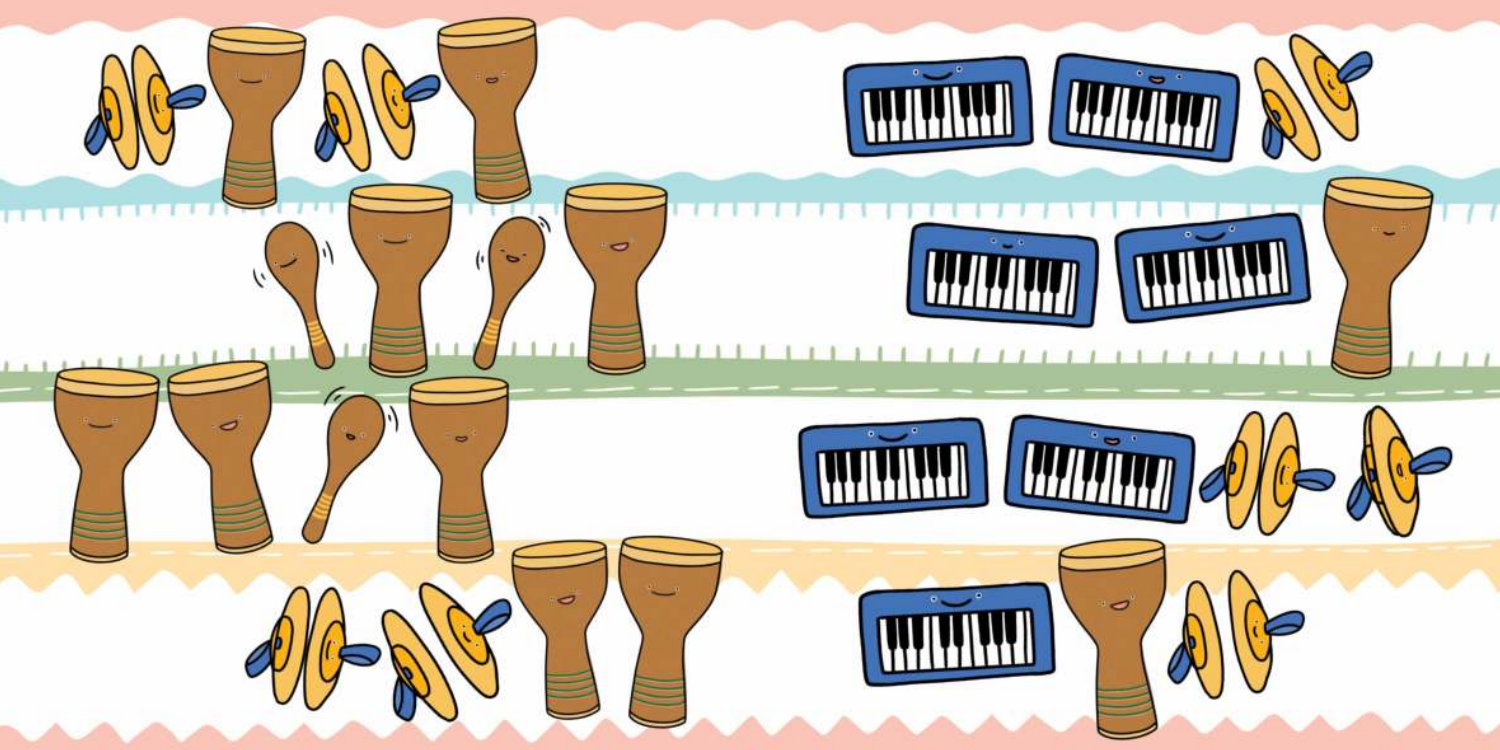

Every child should own a hundred books by the age of five. To that end, Book Dash gathers creative professionals who volunteer to create new, African storybooks that anyone can freely translate and distribute. To find out more, and to download beautiful, print-ready books, visit [bookdash.org](http://bookdash.org).

> Xanelé Purén Sam Wilson Nadene Kriel

Tikky! Boom! Tish! Illustrated by Xanelé Purén Written by Sam Wilson Designed by Nadene Kriel Edited by Kelly Norwood-Young with the help of the Book Dash participants in Cape Town on 14 May 2022.

ISBN: 978-1-776324-42-2

This work is licensed under a Creative Commons Attribution 4.0 Licence (http://creativecommons. org/licenses/by/4.0/). You are free to share (copy and redistribute the material in any medium or format) and adapt (remix, transform, and build upon the material) this work for any purpose, even commercially. The licensor cannot revoke these freedoms as long as you follow the following license terms:

Attribution: You must give appropriate credit, provide a link to the license, and indicate if changes were made. You may do so in any reasonable manner, but not in any way that suggests the licensor endorses you or your use.

No additional restrictions: You may not apply legal terms or technological measures that legally restrict others from doing anything the license permits.

Notices: You do not have to comply with the license for elements of the material in the public domain or where your use is permitted by an applicable exception or limitation.

No warranties are given. The license may not give you all of the permissions necessary for your intended use. For example, other rights such as publicity, privacy, or moral rights may limit how you use the material.

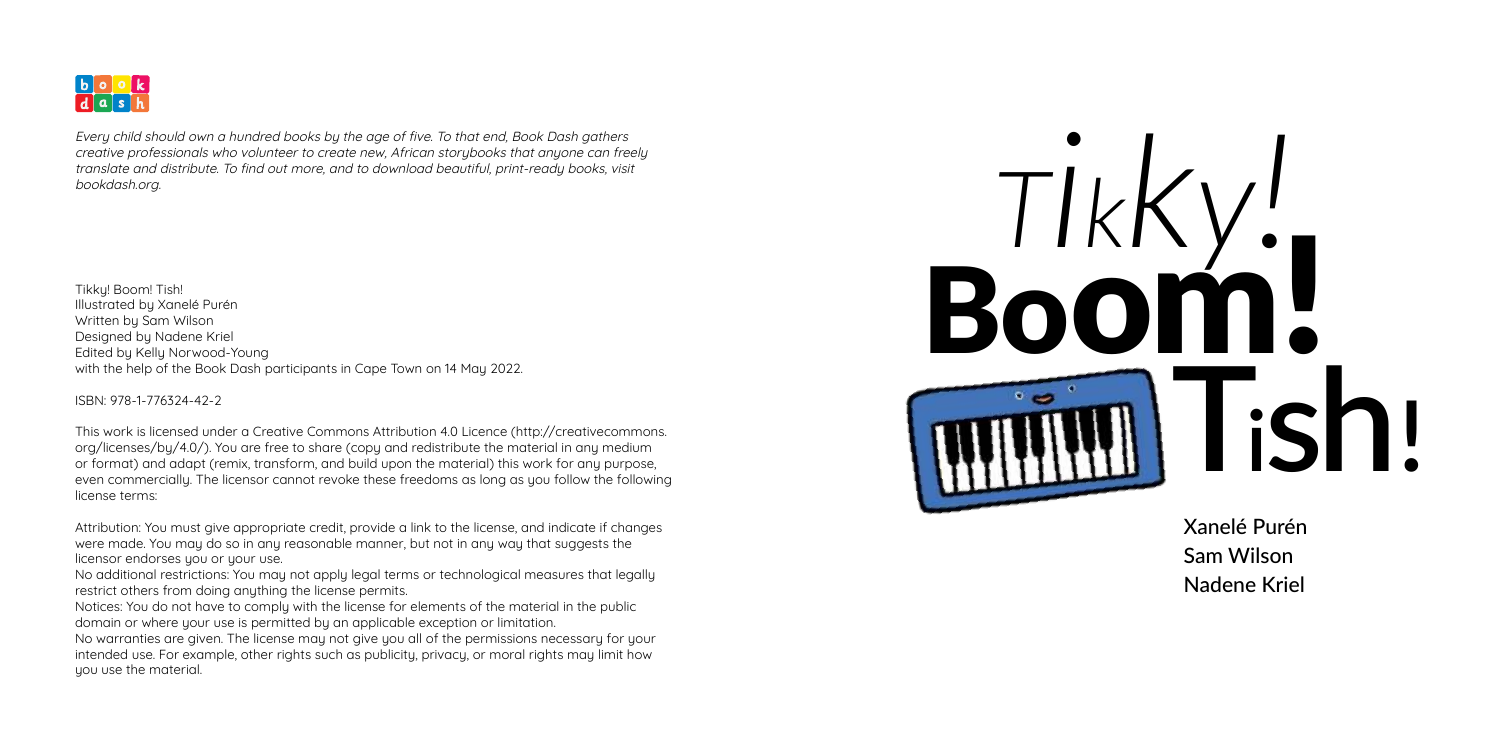This book is full of MUSIC!

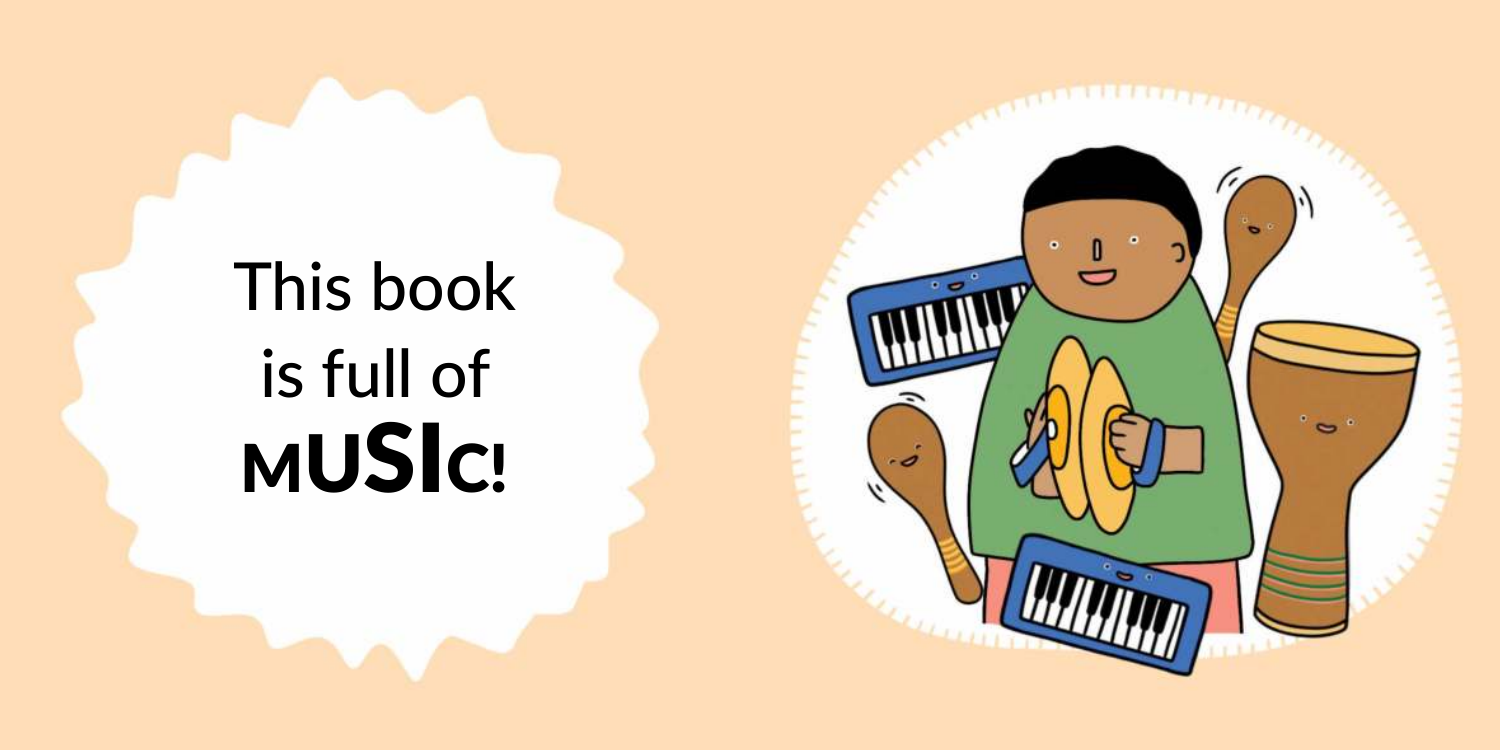## When you see a drum,



say "Boom!" out loud

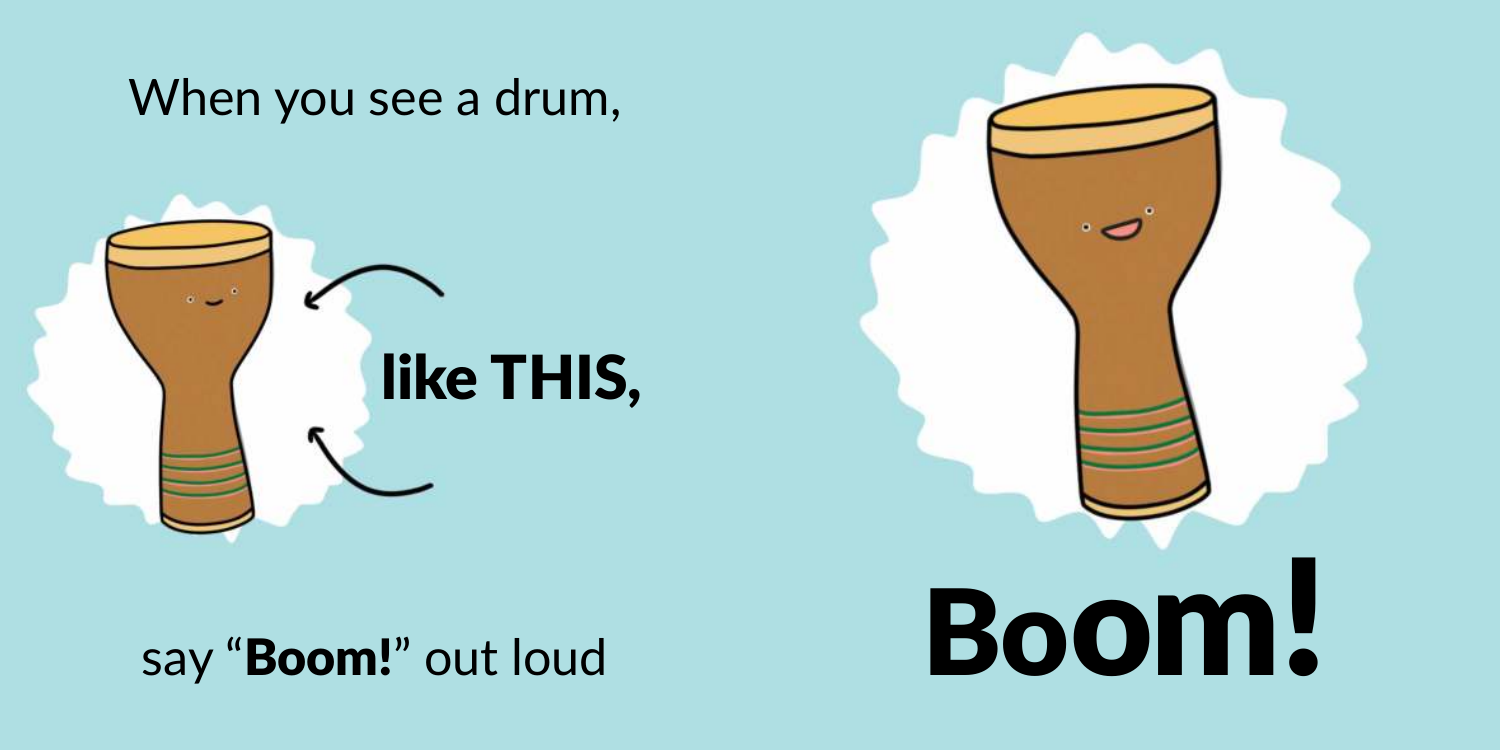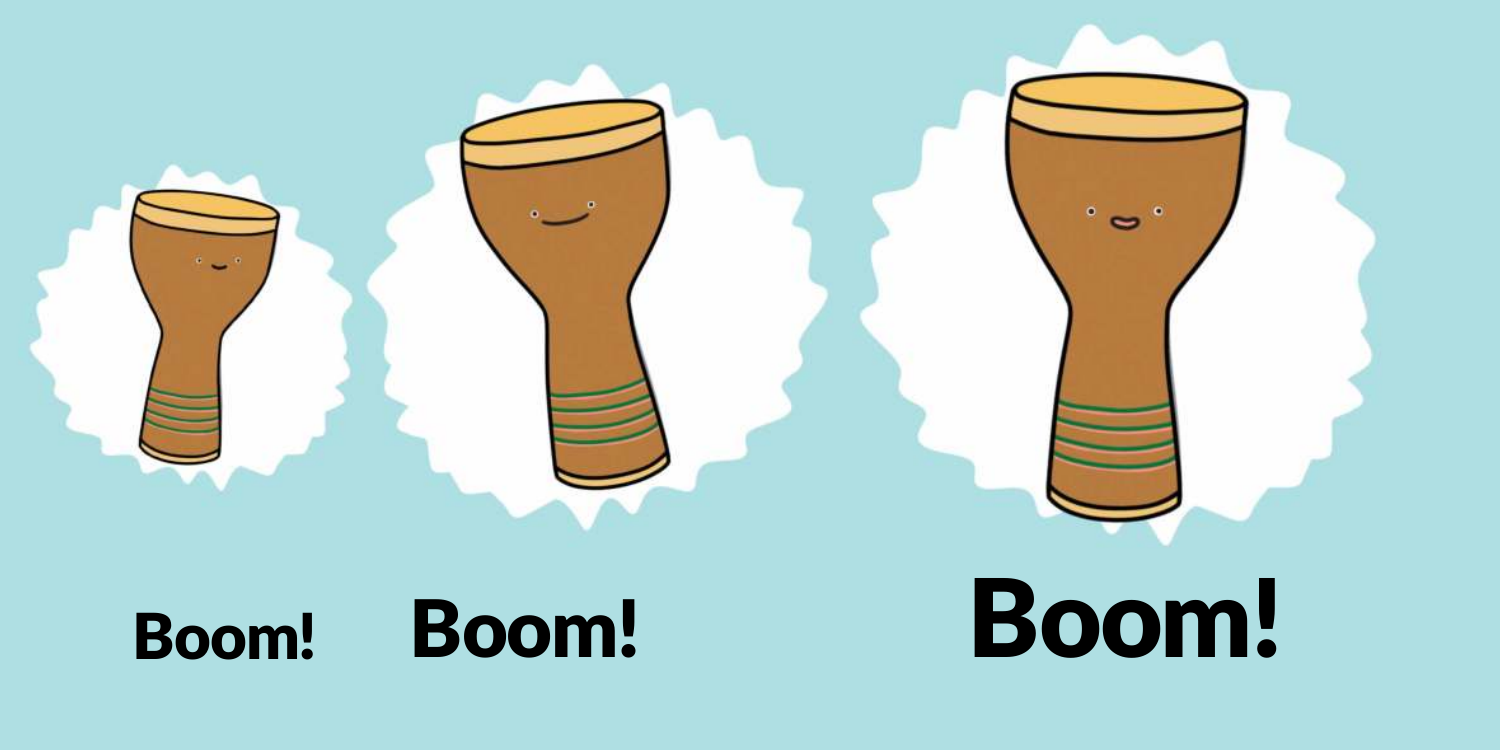## When you see a rattle,





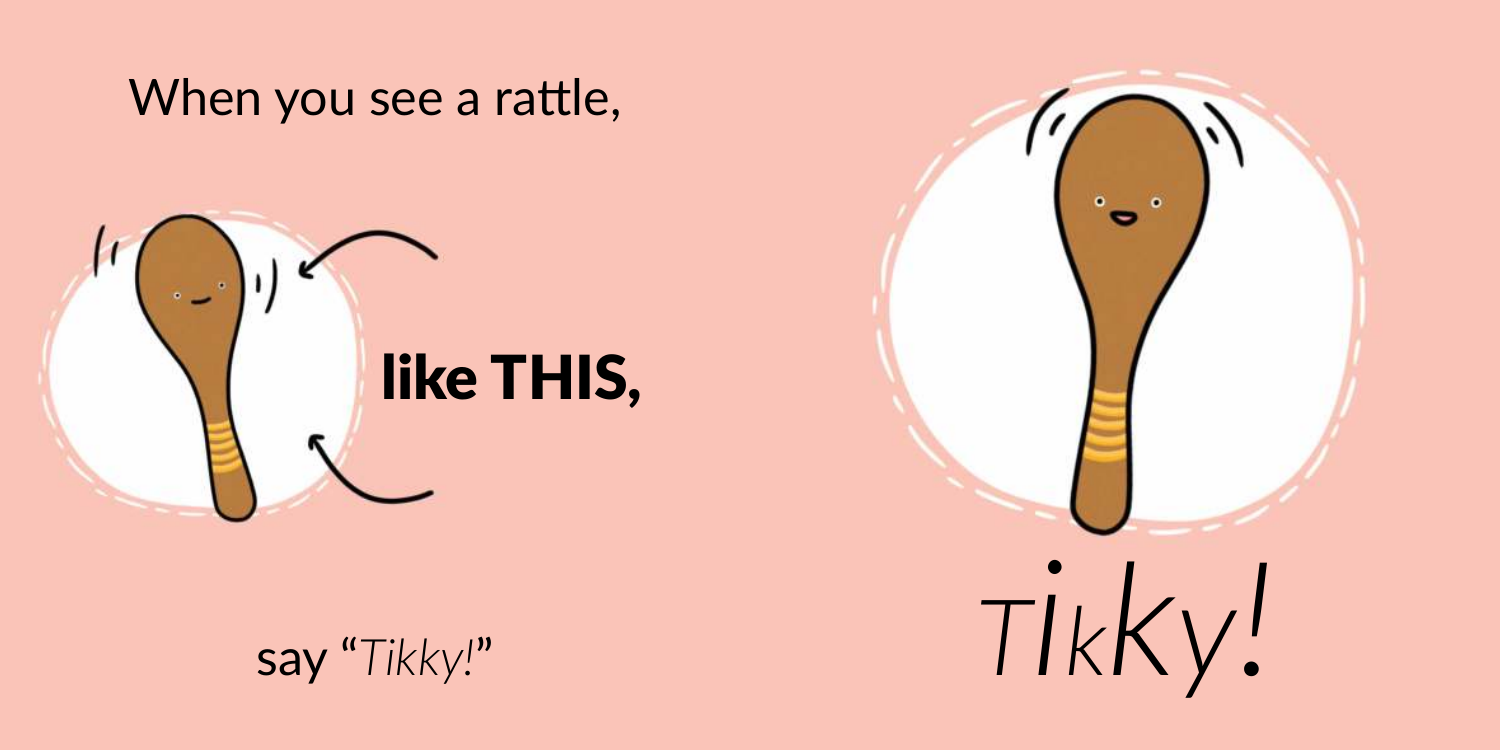

### *Tikky* Boom *Tikky* Boom *Tikky* Boom *Tikky* Boom!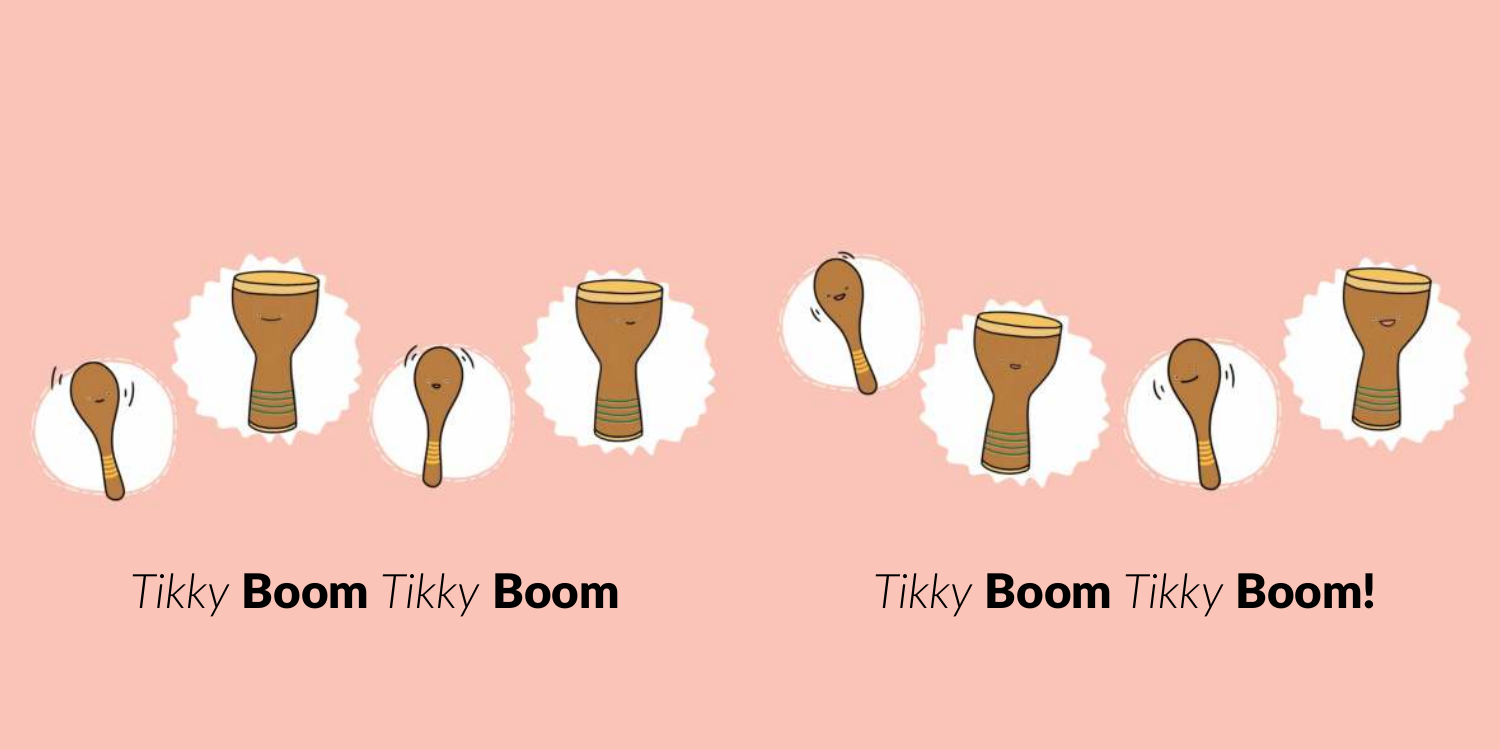# When you see a cymbal,





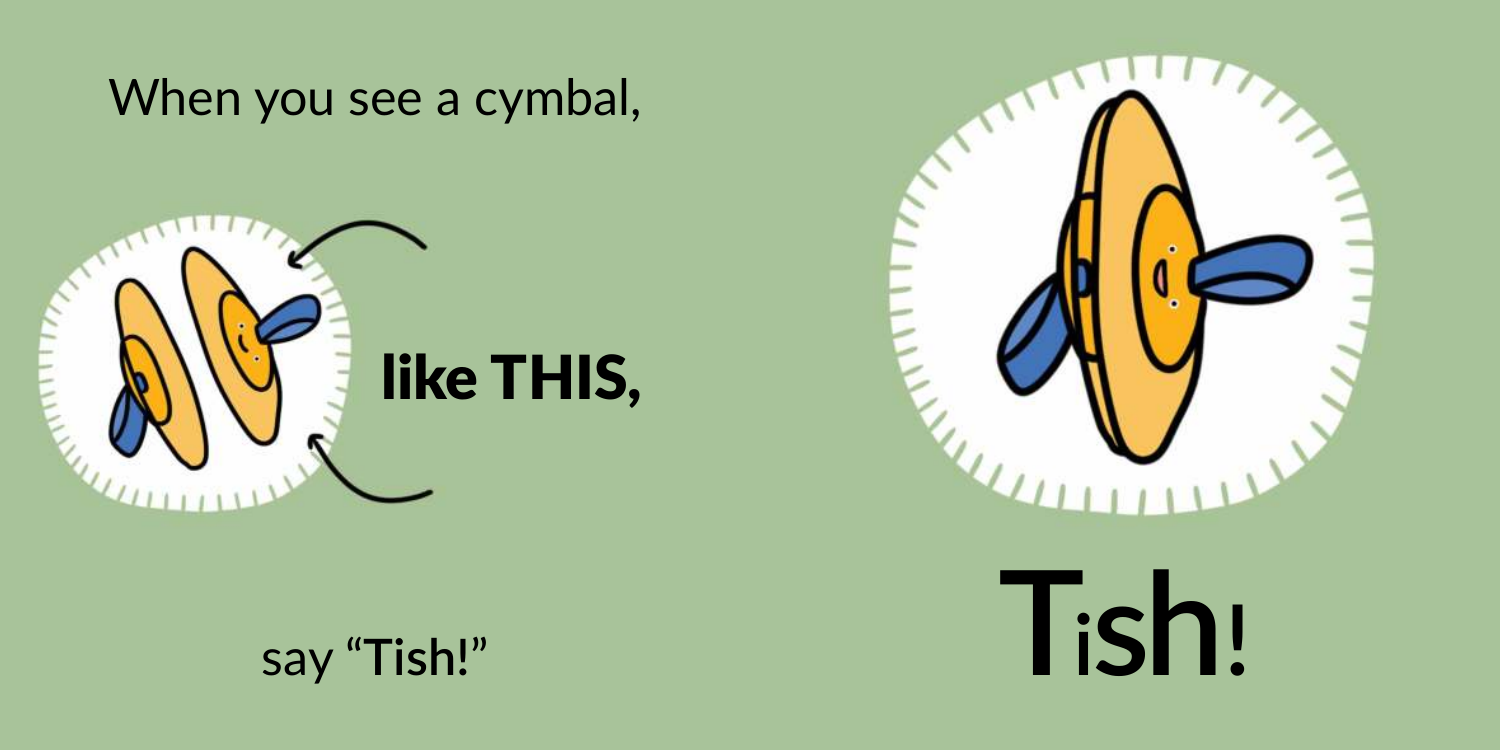

### Boom *Tikky Tikky* **Tish!** Boom *Tikky Tikky* **Tish!**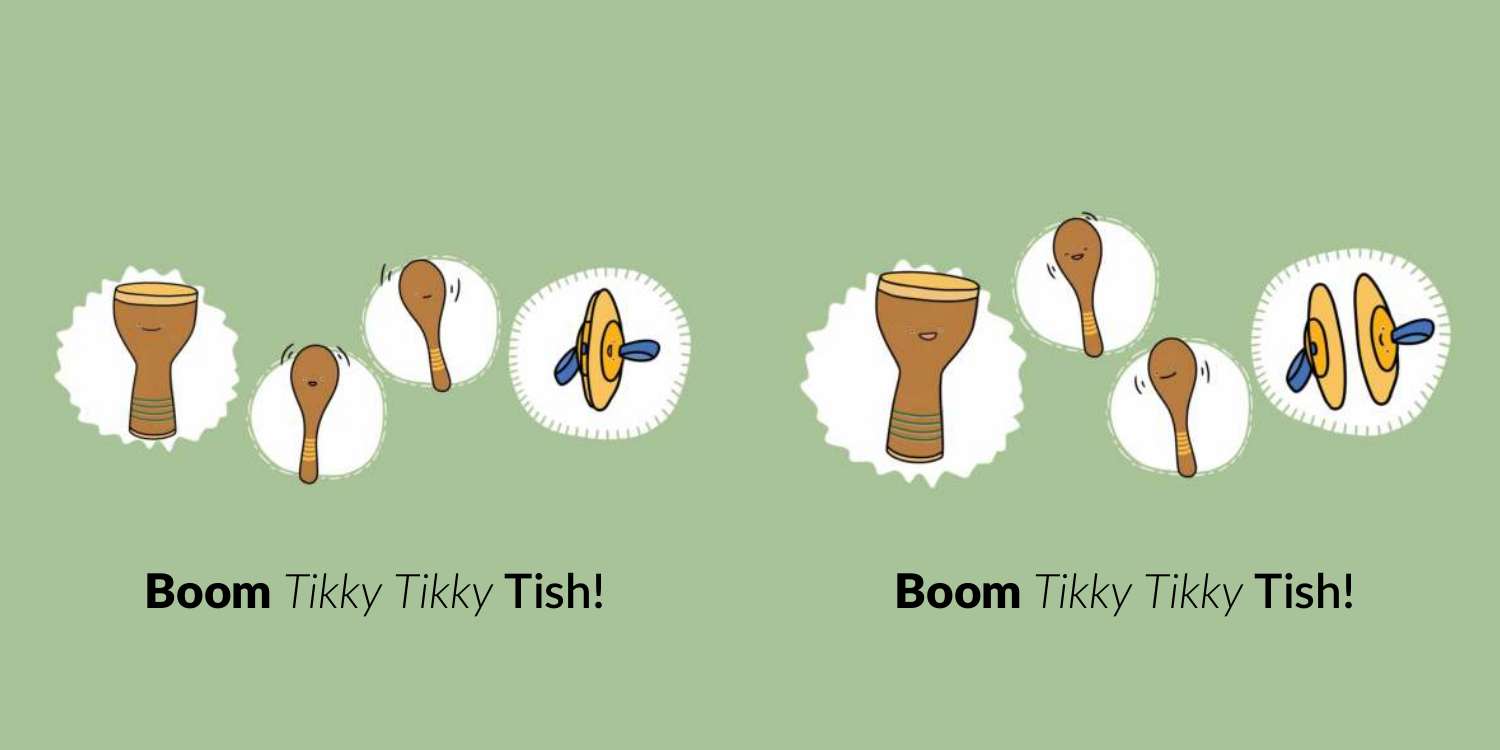# When you see a keyboard,





say "Wubba!"

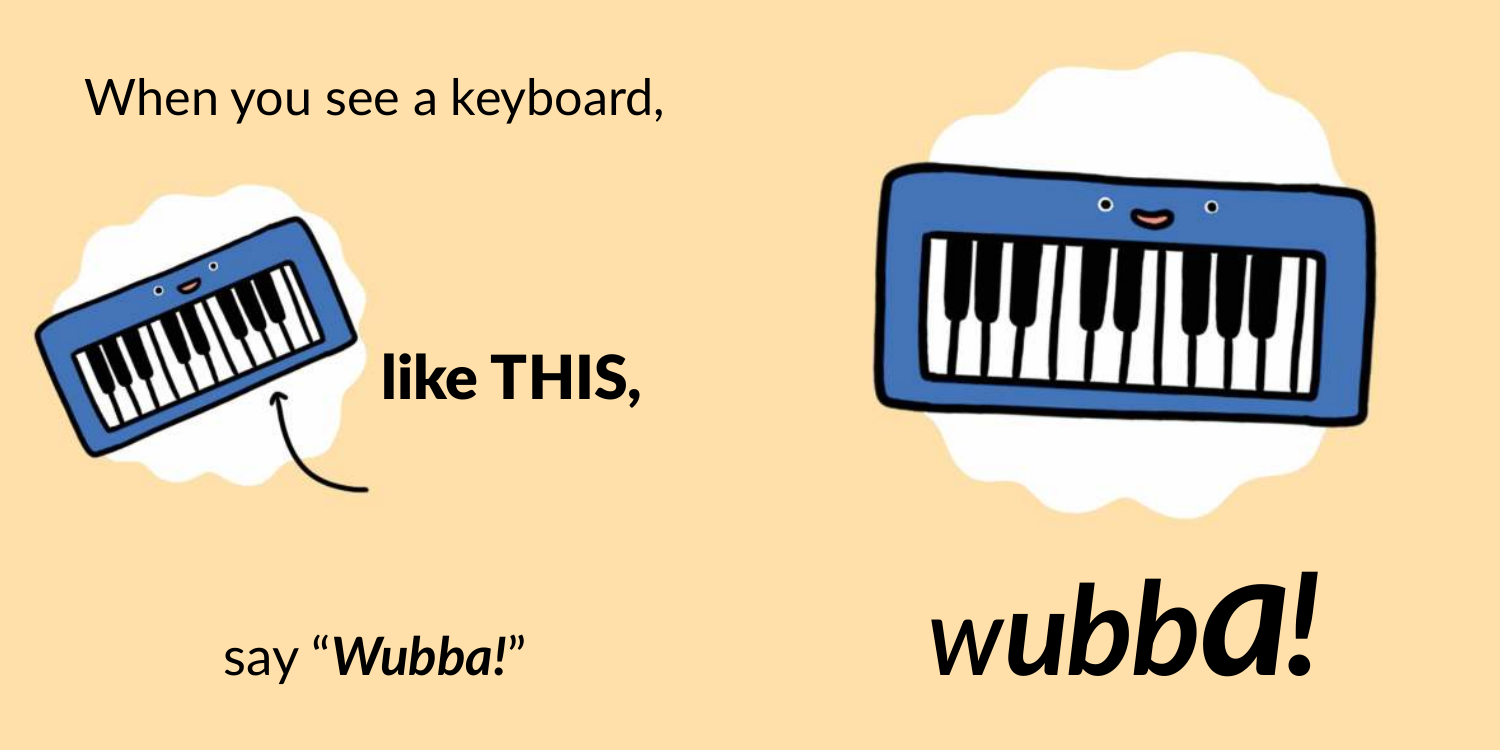

### Boom *Wubba* Boom *Wubba* Boom *Wubba* Boom!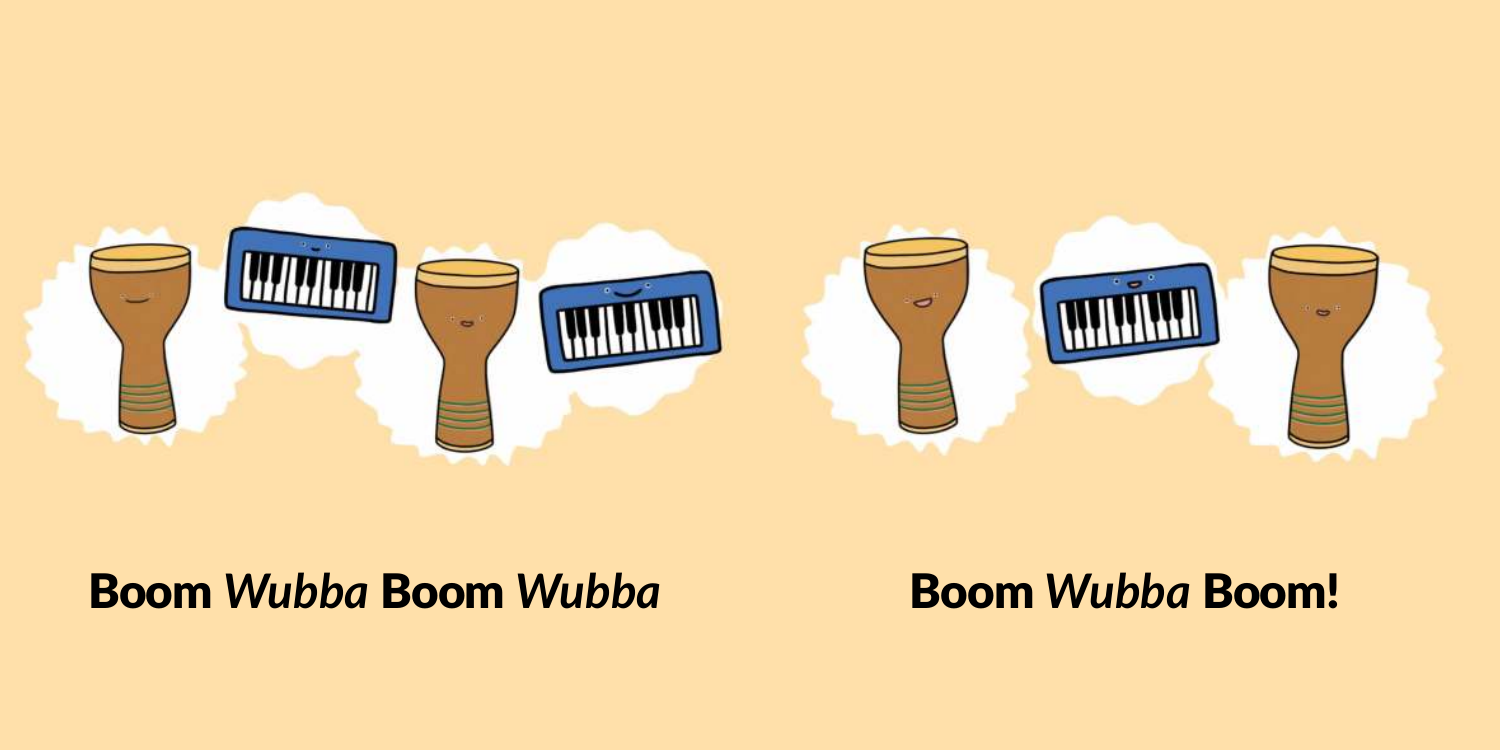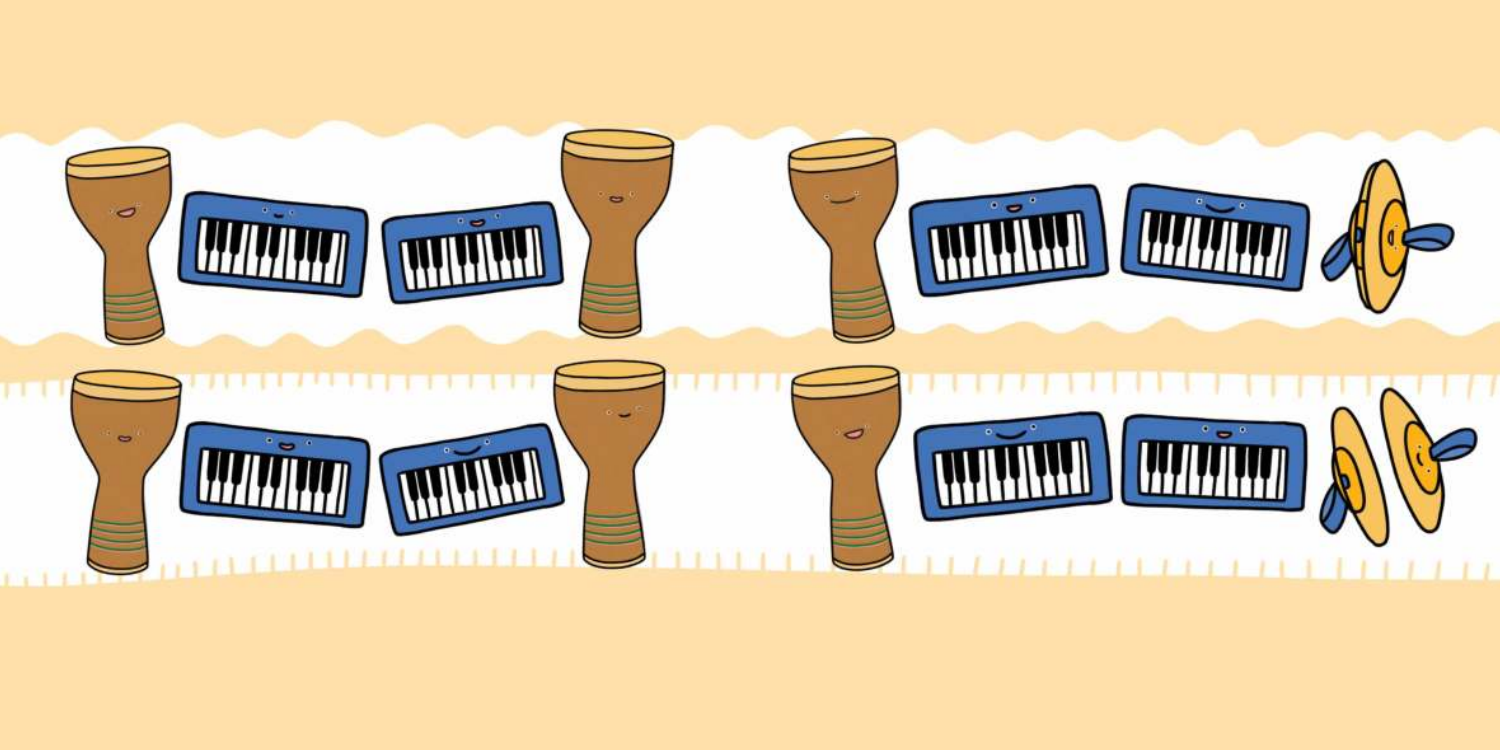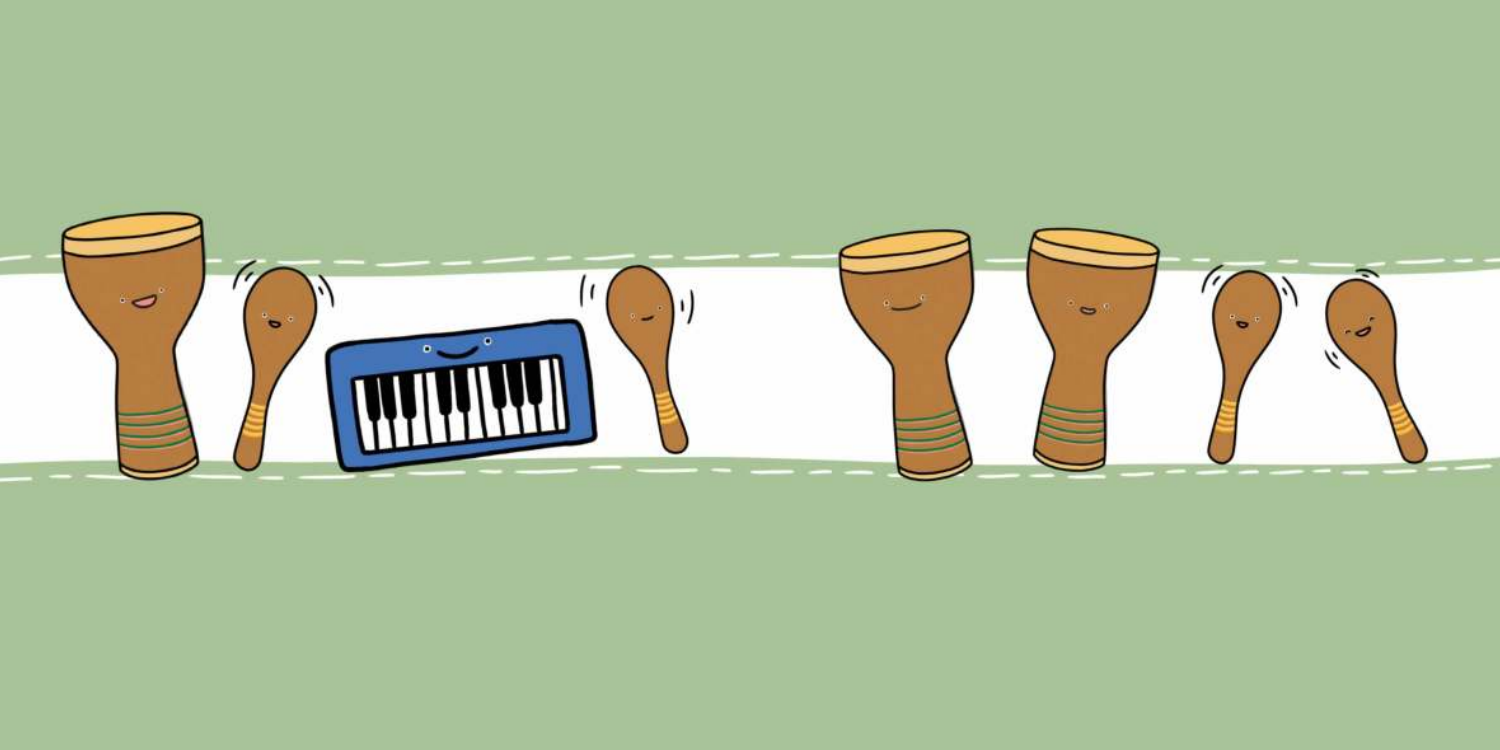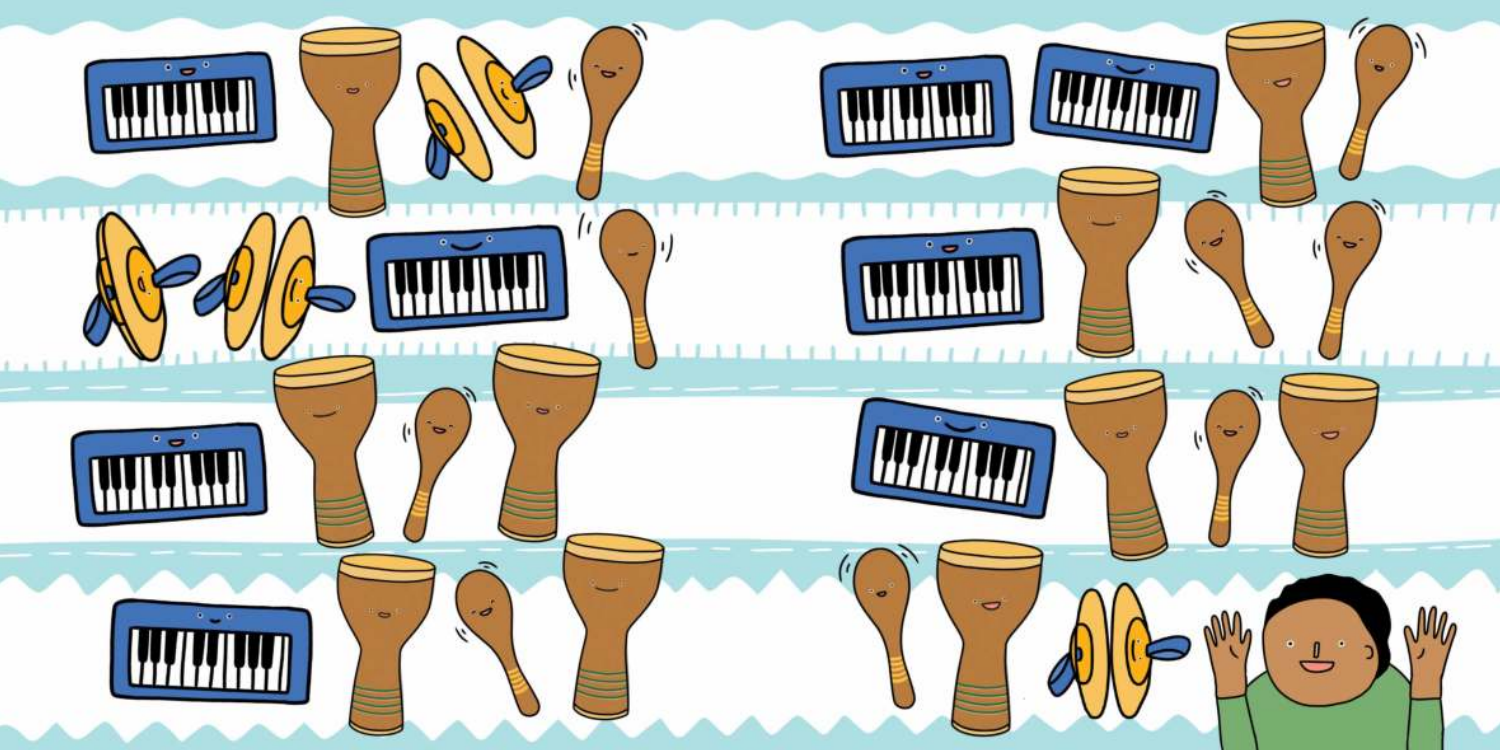